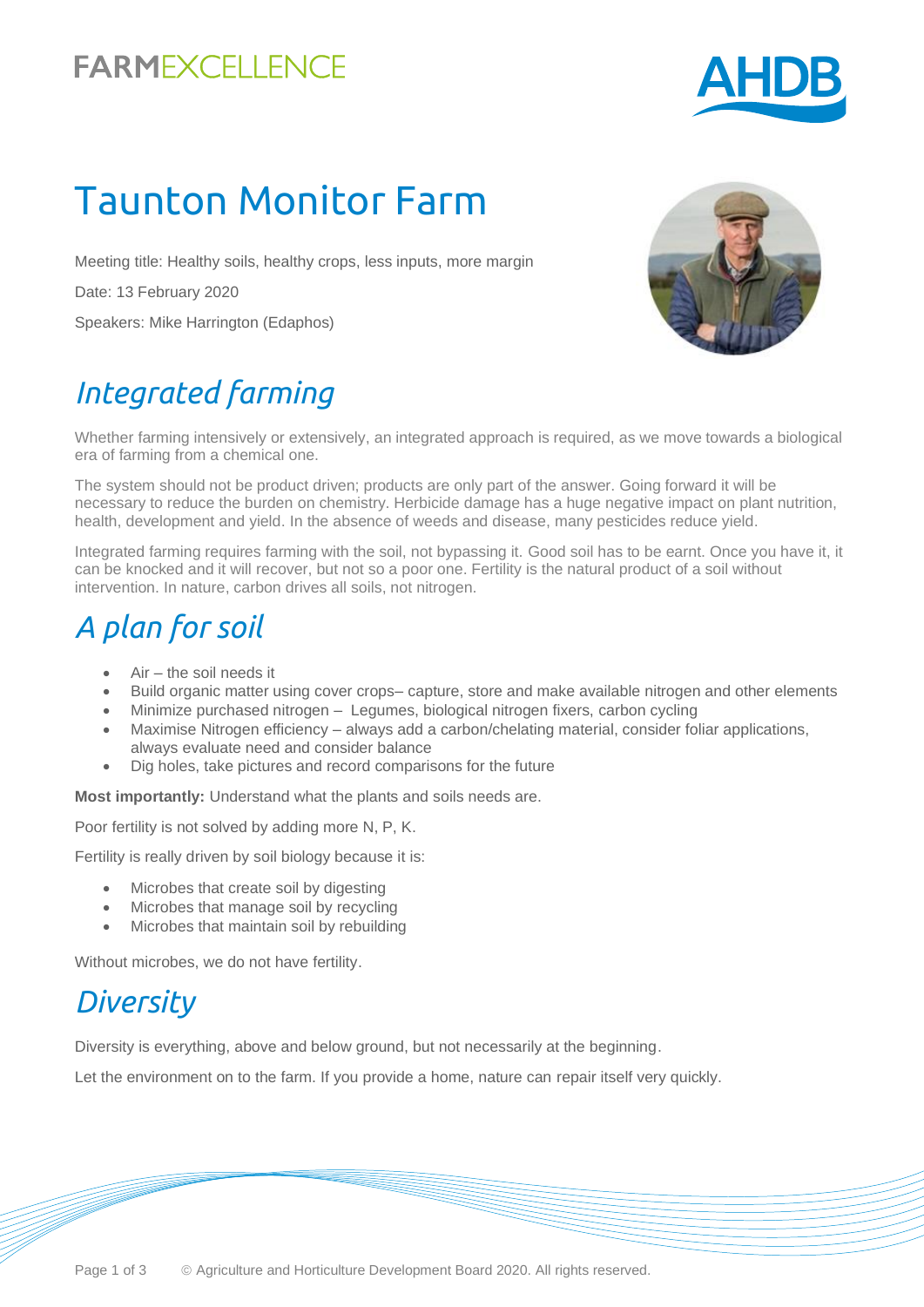### **FARMEXCELLENCE**



Earn the right to reduce insecticides. It should be of huge concern to all of us, for insects are at the heart of every food web, they pollinate the large majority of plant species, keep the soil healthy, recycle nutrients, control pests, and much more. Love them or loathe them, we humans cannot survive without insects

Promote plant disease resistance enabling a reduction in crop protection inputs by promoting the natural immunity of the plant by good plant nutrition, good rooting, less inorganic N and healthy soils.

Always question, manage symptoms but work towards solving the causes. Some problems require recourse to 'old' techniques that can go 'against' the soil. When you have bad black-grass, a change of drill is not going to solve the problem, a paradigm system change is required. Consider all tools – ploughing to regain control is an option.

A systems change can be difficult, it starts in the mind!

Five crucial landscape functions or processes (Allan Savory)

- **The solar energy function** Focused on the maximising the capture of solar energy by fixing as many plant sugars, via photosynthesis, as possible
- **The water cycle** Focussed on maximising do water infiltration, storage, and recycling in the soil
- **The soil, mineral cycle** Focused on inculcating biologically active and healthy soils that contain and recycle a rich lot of diverse minerals and chemicals
- **Dynamic ecosystems** Focused on maximum biodiversity and health of integrated ecosystems at all levels
- **The human-social aspect** Focused on human agency triggering landscape regeneration by working in harmony with nature in all systems.

#### Further information

- [Testing soil health](https://ahdb.org.uk/knowledge-library/testing-soil-health)
- [Soil assessment methods](https://ahdb.org.uk/knowledge-library/greatsoils-soil-assessment-methods)
- [Soil health and biology partnership \(91140002\)](https://cereals.ahdb.org.uk/shp)
- [Using the soil health scorecard case studies](https://ahdb.org.uk/knowledge-library/testing-the-soil-health-scorecard)
- More information from the GREATsoils programme can be found at [ahdb.org.uk/greatsoils](https://ahdb.org.uk/greatsoils)
- [Nutrient Management Guide \(RB209\)](https://www.ahdb.org.uk/knowledge-library/rb209-section-1-principles-of-nutrient-management-and-fertiliser-use)
- [Webinar: Crop yields and how to maximise potential](https://www.youtube.com/watch?v=w9g2mwMSokQ)
- Impact of cultivations on crop rooting at Strategic Cereal Farm West
- **[Farmbench](https://ahdb.org.uk/farmbench)**
- David Pett, Regional benchmarking officer (AHDB) [david.pett@ahdb.org.uk](mailto:david.pett@ahdb.org.uk) / 07813 454 537

#### *AHDB resources*

- Understand your business costs with AHDB's benchmarking tool Farmbench at [ahdb.org.uk/farmbench](https://ahdb.org.uk/farmbench)
- Monitoring tools are available at [ahdb.org.uk/tools](https://ahdb.org.uk/tools)
- Sign up to market information and research newsletters at [ahdb.org.uk/keeping-in-touch](https://ahdb.org.uk/keeping-in-touch)
- Find out what's going on at other Monitor Farms and Strategic Farms at [ahdb.org.uk/farm-excellence](https://ahdb.org.uk/farm-excellence)
- All AHDB events can be found at [ahdb.org.uk/events](https://ahdb.org.uk/events)
- For guidance on how Brexit will impact your business, see [ahdb.org.uk/brexit](https://ahdb.org.uk/brexit)